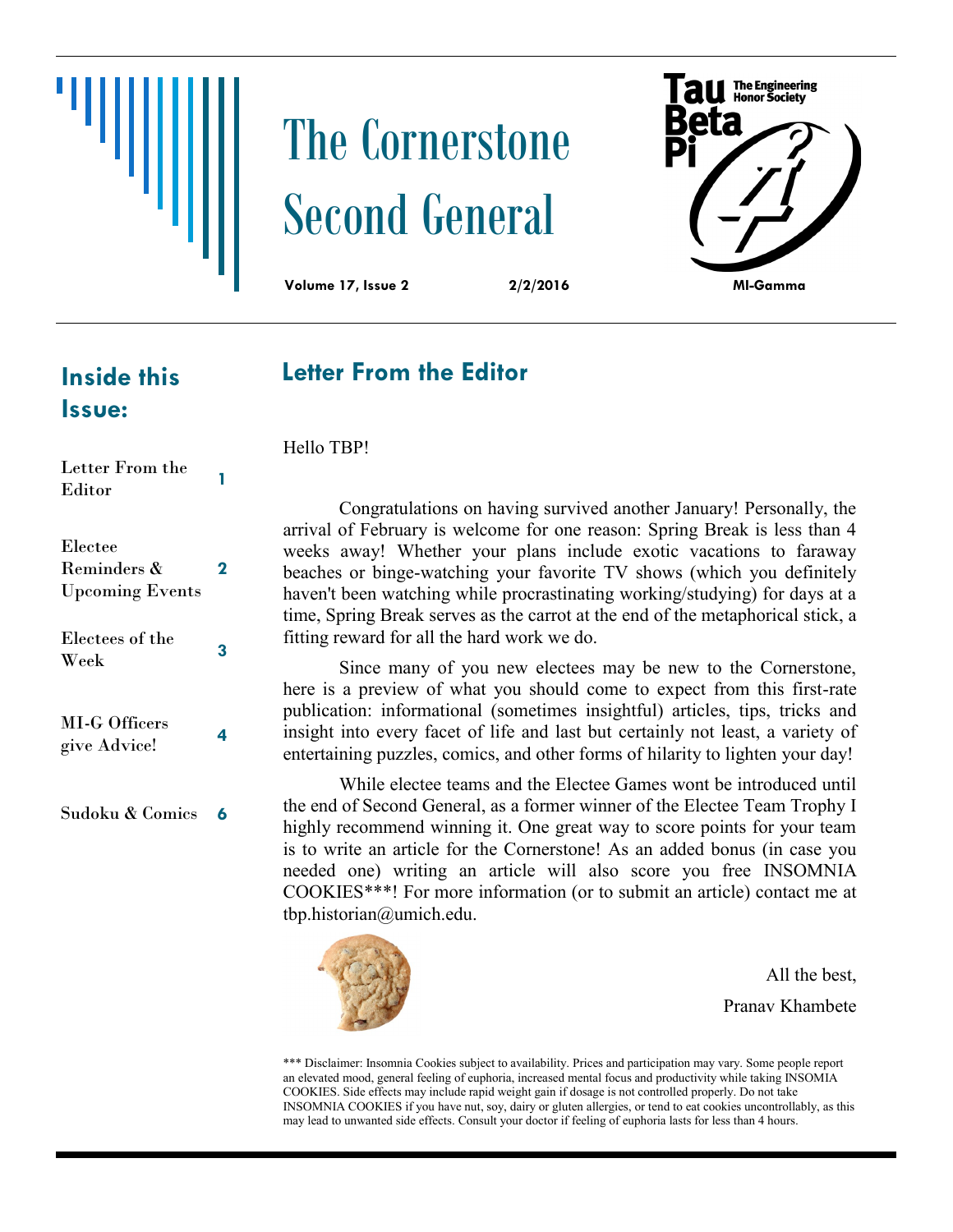#### **Second General Agenda [tinyurl.com/tbpmig2gw16](http://tinyurl.com/tbpmig2gf15) Activity:** Youth Protection Training - David Martel **Announcements :** Events Team Chapter Team Executive Team Tuesday Breakfast Party Bicanness<br>Party Feb. 8 Second Actives Feb. 9 TBP/HKN Euchre Tournament Feb. 11 Third General Feb. 16 **Upcoming Events All meetings are at 6:30pm and are in 1013 DOW unless otherwise noted on the calendar.**

# **Electee Reminders**

### **Undergraduate Electees:**

- $\check{\mathrm{A}}$ AAPS Background Check Form (due today!!)
- Å 1 Social or PD credit (due by Feb. 9)
- Å 1 Electee Team Meeting (due by Feb. 9)

### **Graduate Electees:**

- Graduate Educational History Form (due by Feb. 9) Ă
- You should be attending General Meetings, service events,  $\rm \AA$ and social events—sign up on the website!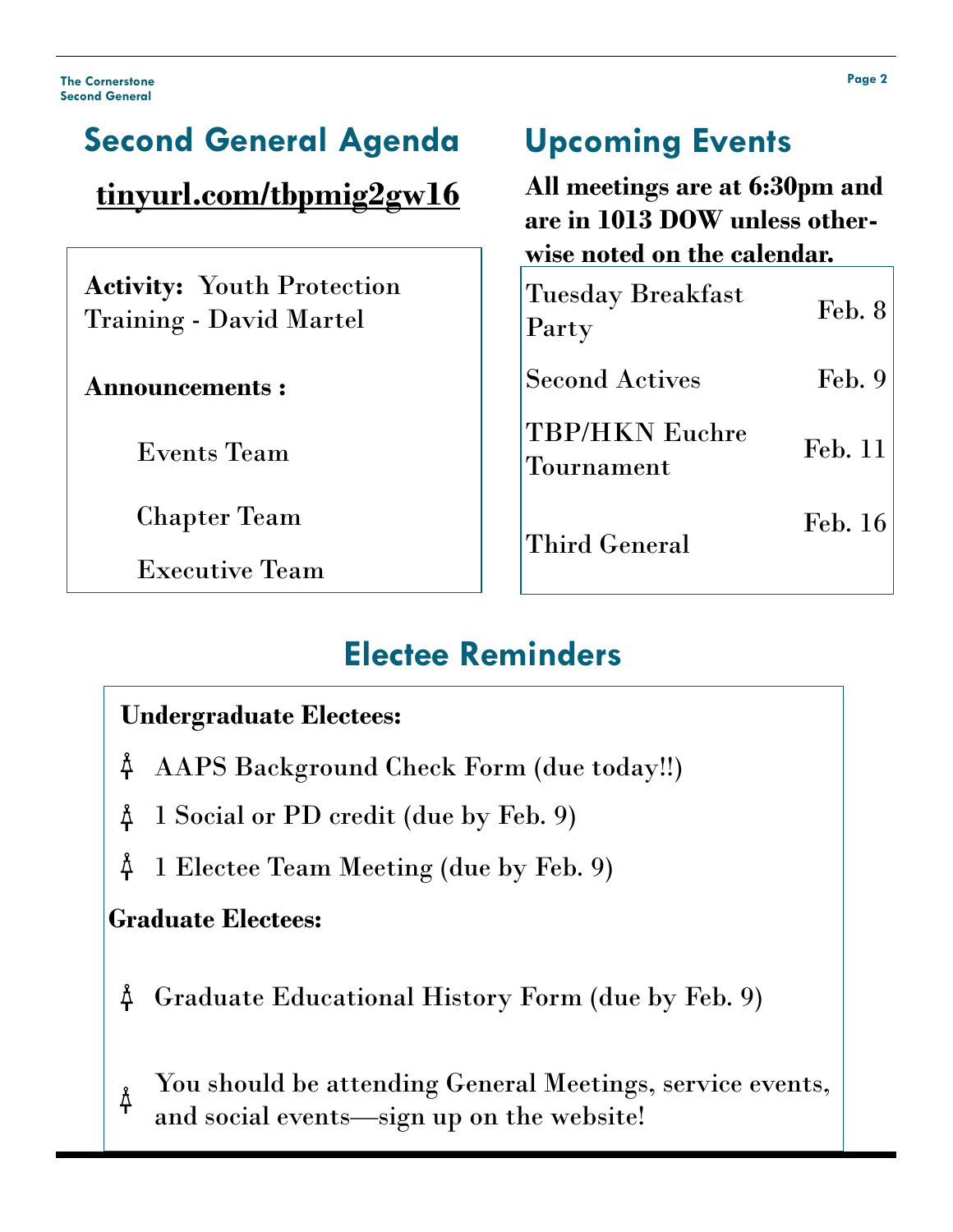# **Undergraduate Electees of the Week:**

#### *Catherine Haslam*

**Major:** Materials Science & Engineering **Favorite Kind of Bagel:** Asiago Cheese ba(e)gels **TBP Acronym:** To Be Provided (by Catherine, when she edits her electee survey) **Why she's awesome:** 

Catherine volunteered for Bags of Cheer, attended the Intersociety Bowling event and the TBP/HKN Euchre Tournament! She also handed out fliers for the Engineering Futures event.

#### *Summer (Jiaoyang) Li*

**Major:** Chemical Engineering

**Favorite Kind of Bagel:** Summer did not fill out this portion of the electee survey (tsk) but the best bagel is clearly Asiago Cheese.

**TBP Acronym:** Thursday Buffalo Party

#### **Why she's awesome:**

Summer attended the Engineering Futures Event and the first TG at Buffalo Wild Wings!

# **Graduate Electee of the Week:**

#### *Mengqiao Zhao*

**Major:** Nuclear Engineering and Radiological Sciences **Favorite Kind of Bagel:** Mengqiao also did not fill out this portion of the survey, so once again the best bagel is the Asiago Cheese bagel!

**TBP acronym:** To Be Perfect

#### **Why she's awesome:**

Mengqiao has already completed over half of the service hour requirements! Great Job!



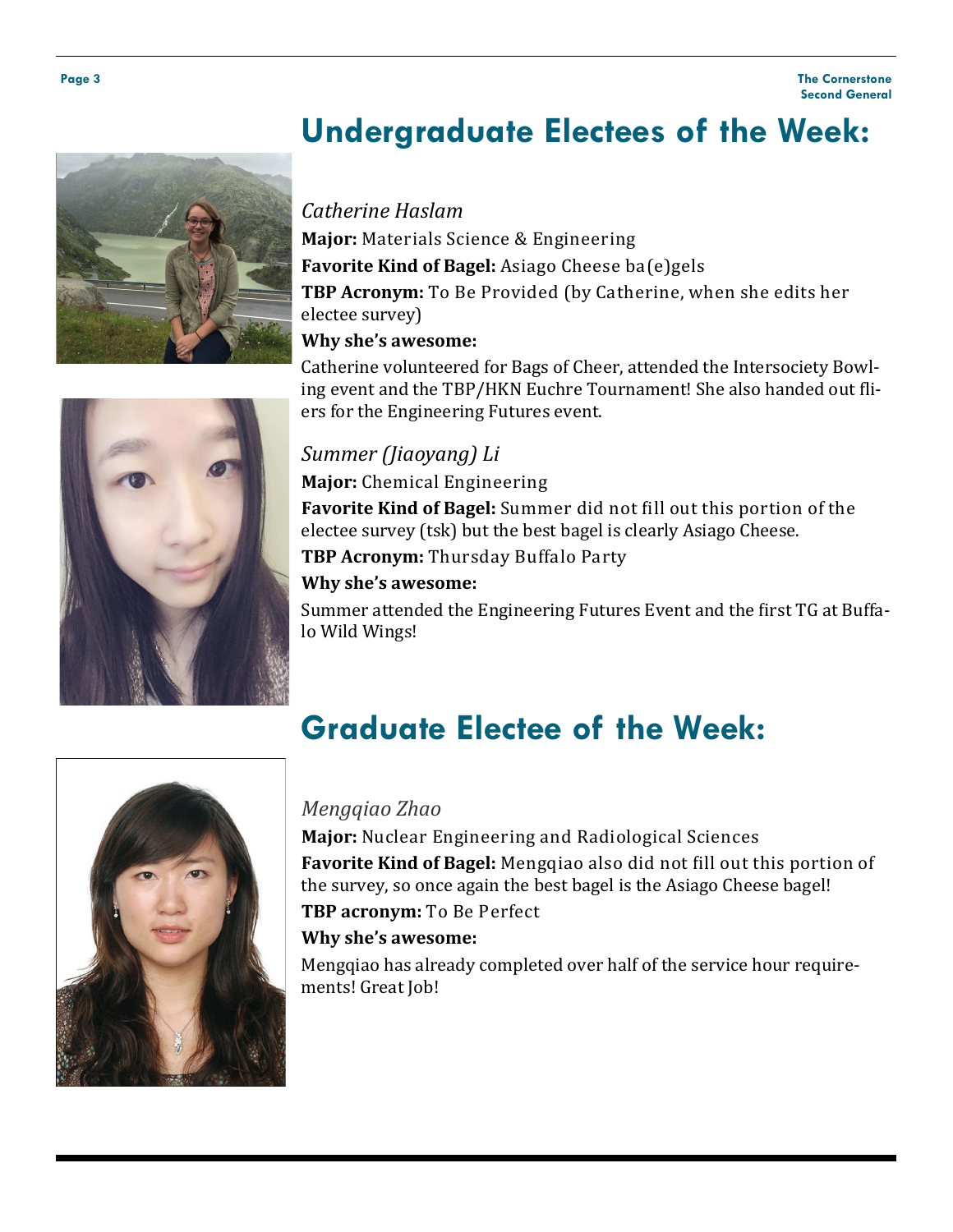# **MI-G Officers Give Advice!**

The TBP Officer Corps is back at it again! Filled with many years of experience, some having many more years than others, they have decided to once again bestow all the new electees with their wise words of wisdom. Electees, the learnin' you are about to receive is top secret, and with great power comes great responsibility (Uncle Ben, *Spiderman* 2001).

# **Q: What are the best ways to take advantage of all the things TBP has to offer?**

Get involved. It sounds cheesy, but I've made some of my closest friends as an involved active, officer, and advisor.

**-Kyle Lady, Advisor**

Participate in a wide variety of events! From social to service to professional development, there's a lot of interesting things going on in our chapter. Plus, by going to different kinds of events you will end up meeting more people!

**-Lauren Liebman, Activities Officer** 

Show up! TBP hosts so many different activities and events that you can find something that really resonates with you. I'm still learning about some of the things we do, and I've been a member of TBP MI-G for five years now.

**-David Martel, Service Coordinator**

### **Q: What is your favorite TBP Acronym?**

That Benson Person

**-Sylvia Domanico, Advisor**

Tom Brady Pride

**-David Martel, Service Coordinator**

They Brought Pizza

**-Lauren Liebman, Activities Officer**

Tipsy Blind Pirates

**-Jon McCormick, President**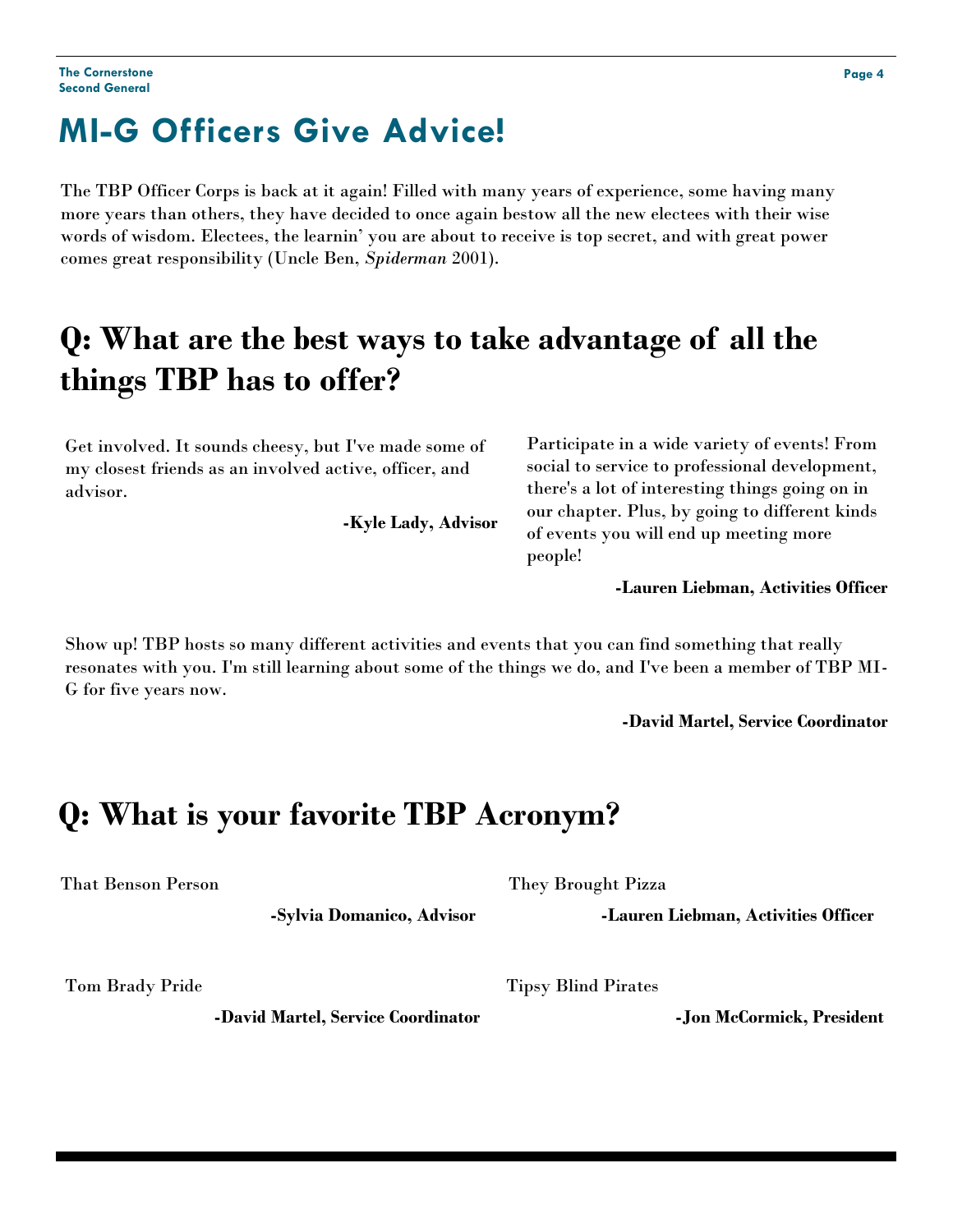# **Q: What are the best ways to get Service Hours?**

Make sure you check the website regularly; there's always new events being added. Get as many hours done as possible early in the semester! If you're having trouble figuring out which events you should do, feel free to talk to any of the officers.

**-Lauren Liebman, Activities Officer**

Due diligence, and planning ahead! We have service events, socials and meetings scheduled to the end of April; sign up early and link your TBP profile to your Google Calendar (#Protip: this is useful outside of TBP as well. My Google Calendar runs my life).

**-David Martel, Service Coordinator**

### **Q: Favorite TBP Fact?**

Kyle had so many TBPhacts that he gets his own section for his responses. Courtesy of Kyle:

Oh, there are lots of little-known TBP facts. There were at least 3 "new websites" before Mike [Hand] and I actually brought the current website to fruition. The old website was built on PhpNuke. I can't imagine Sylvia would be pleased. The old TBP storage room was where the solar panels by BME are now. The old TBP storage room was about 6 doors down from the storage room used by probably the oldest CoE secret society. We actually have a chapter yell! It's pretty awful, though. First and Second Gen used to be called First and Second Comity. Third, Fourth, and Fifth Gen used to be called "Electees/Actives (E/A) I, II, and III". I changed that, because it's dumb.

### **Q: Other (hopefully useful) life advice?**

Always negotiate a salary/package. I have friends at offerletter.io that have great advice to give. Always buy the largest and best TV your living room can support, budgets be damned. If anyone tells you that Tau Beta Punch is anything other than 1 part Regular Hawaiian Punch to 1 part 7 Up plus Kroger Rainbow Sherbet, plus any flavor additions, they're a lying liar.

**-Kyle Lady, Advisor**

You miss 100% of the shots you don't take.

**- Wayne Gretzky** 

**- Michael Scott** 

**-Jon McCormick, President**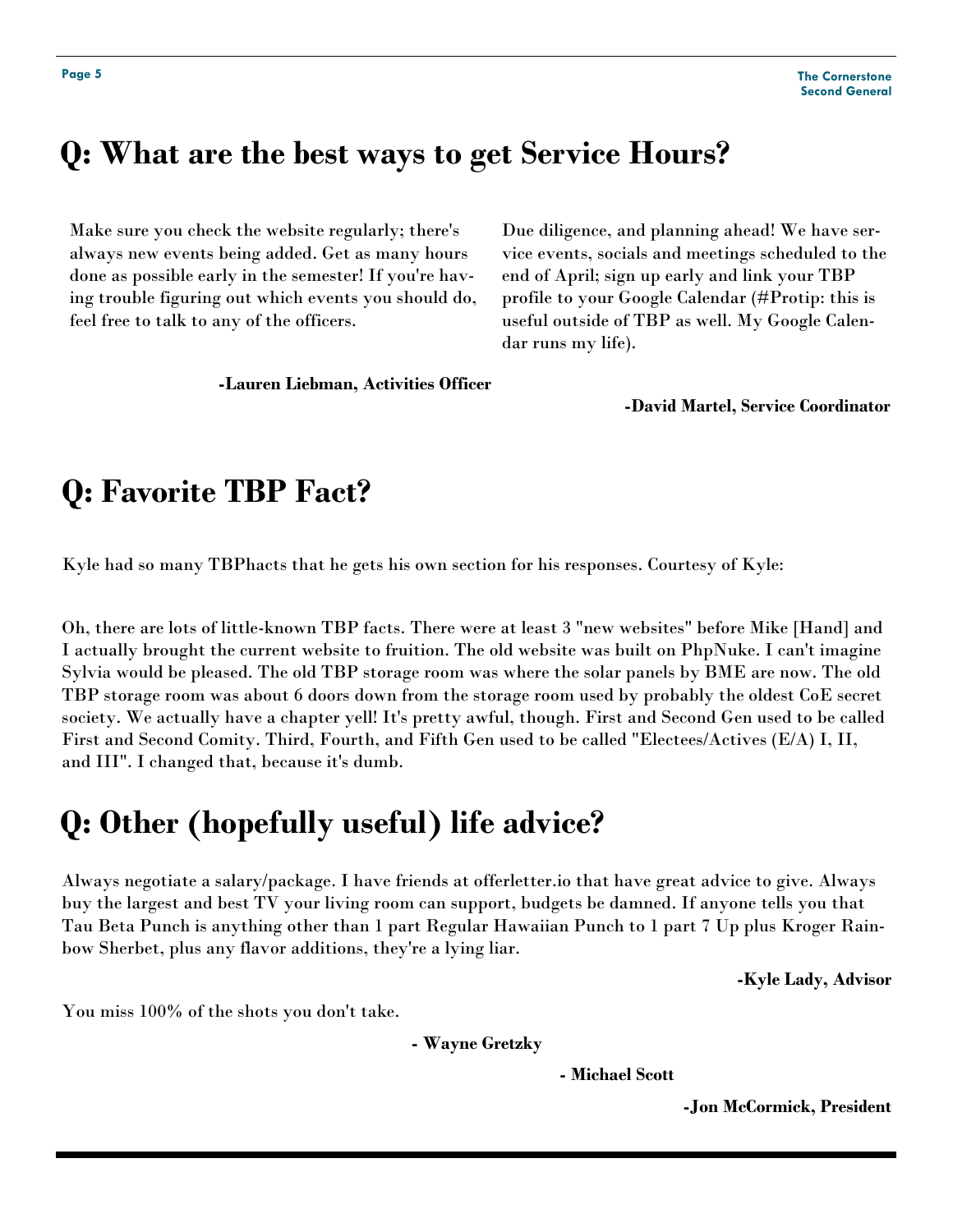# **Sudoku, Comics & More!**

| 4              | 2 |   |   | 3 |   |   |               |               |
|----------------|---|---|---|---|---|---|---------------|---------------|
| $\overline{8}$ |   |   |   |   | 2 | 9 |               | 4             |
|                |   |   | 9 |   |   |   | 7             |               |
| $\frac{1}{2}$  |   | 5 |   |   |   |   |               |               |
|                | 7 |   | 8 |   |   |   |               |               |
|                |   | 6 |   |   |   |   |               |               |
| 5              |   |   |   |   | 4 |   | $\frac{4}{8}$ |               |
|                |   |   |   |   |   |   |               | $\frac{2}{3}$ |



| $\overline{3}$ |   |   | 7 |                |   |                          |                |   |
|----------------|---|---|---|----------------|---|--------------------------|----------------|---|
|                |   |   |   |                | 2 | $\overline{\mathcal{A}}$ |                |   |
|                |   |   | 5 | 6              |   |                          | 7              |   |
| 5              |   | 7 |   | $\overline{8}$ |   |                          | 6              |   |
|                |   |   | 9 |                | 4 |                          |                |   |
|                |   |   |   |                |   | 3                        | $\overline{c}$ |   |
|                |   |   |   | 7              |   |                          |                | 8 |
|                |   |   |   |                |   |                          |                |   |
| 7              | 9 |   |   |                |   |                          |                |   |